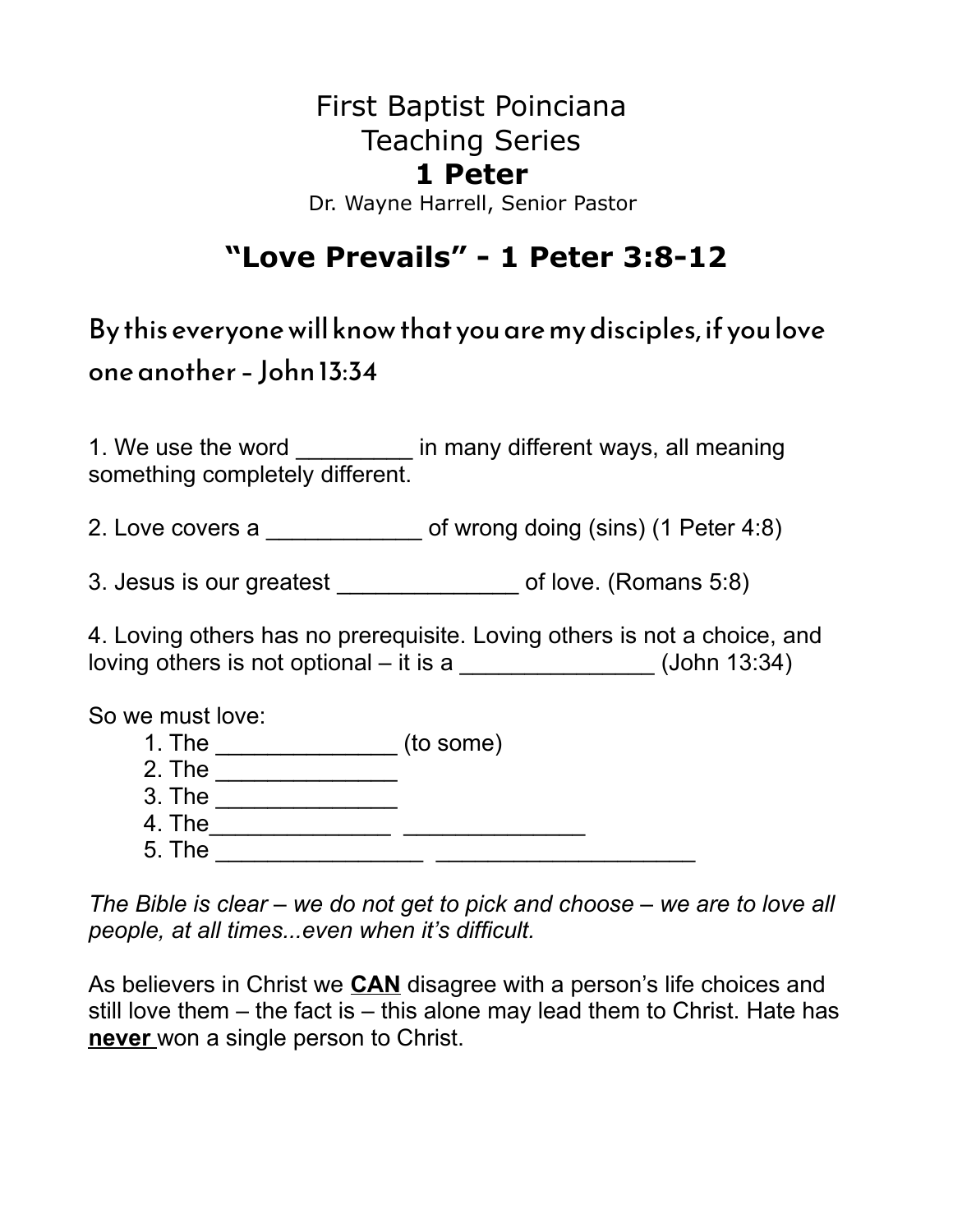\_\_\_\_\_\_\_\_\_\_\_\_\_\_\_\_\_\_\_\_**Love Prevails**\_\_\_\_\_\_\_\_\_\_\_\_\_\_\_\_\_\_\_\_

# First Baptist Poinciana Teaching Series

### **1 Peter**

Dr. Wayne Harrell, Senior Pastor

# **1. What's Love Got to Do with It? - Everything!**

1 Peter 3:8-9

1. We see the personality criteria for those \_\_\_\_\_\_\_\_\_\_\_\_\_ to be followers of Christ.

- Like-Minded
- Sympathetic
- Love One Another
- Compassionate
- Not Quick Tempered
- We are to GIVE a blessing Be a Blessing.

Where do **you** fall on the spectrum of 1 Peter 3:8-9 (Check One)

\_\_\_ I could do better.

\_\_\_ I am right on target.

 $\overline{\phantom{a}}$  Pastor needs to mind his business (this is just for a laugh)

2. We must, as followers of Christ, impact our world with the same love that Christ has shown to us – we are to be the Christ's love on earth.

3. vs  $9 - As$  we become a blessing to others, you set  $\qquad \qquad \text{up}$ to be blessed.

## **Homework:**

What are ways that you have been a blessing to others?

How have others blessed you?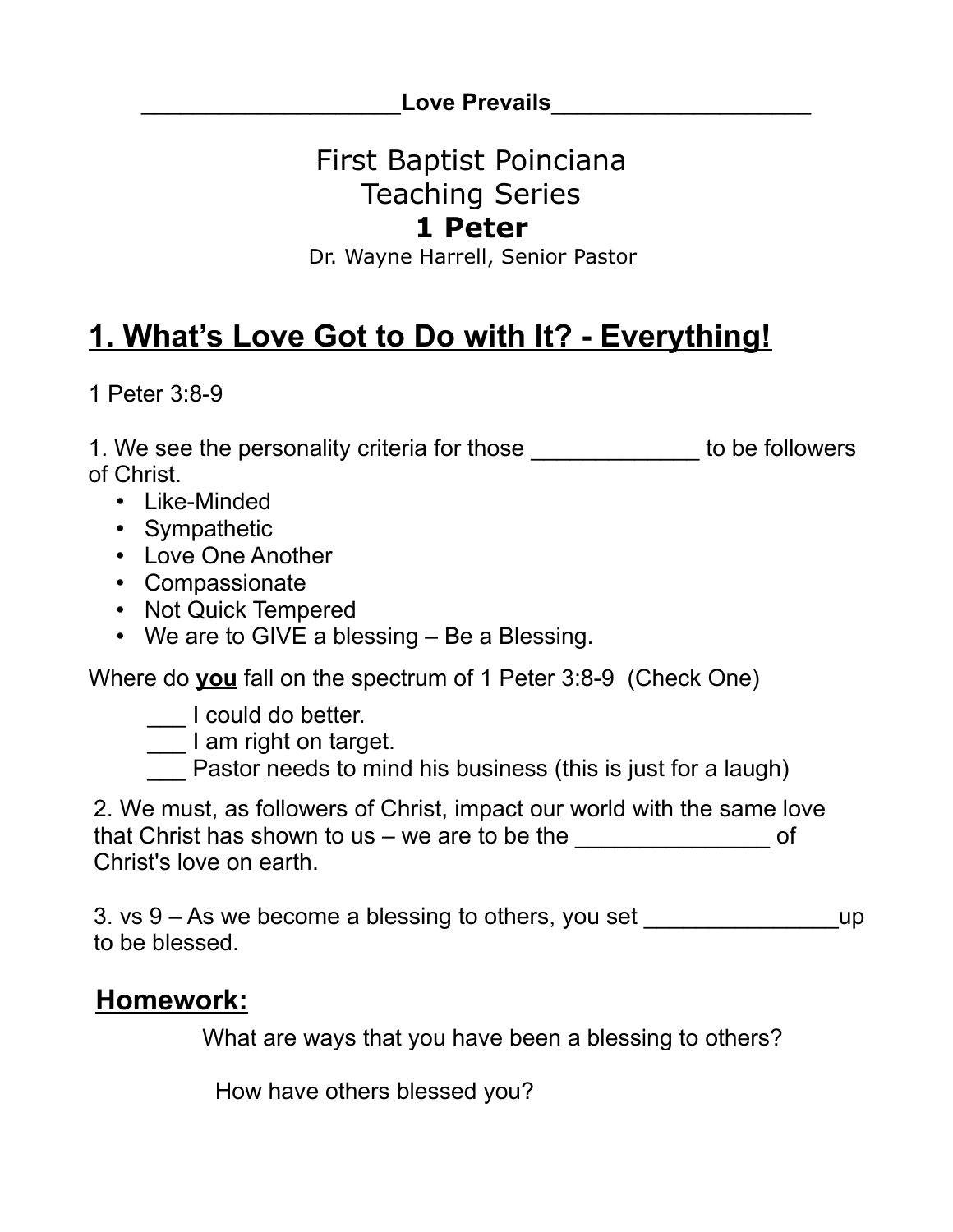Love Prevails

1 Peter 3:8-12

## **2. The Church Matters – Inside & Out**

1. Too many church congregations are characterized by

and \_\_\_\_\_\_\_\_\_\_\_\_\_\_\_ that are shameful. This is NOT what God has called us to. We are not a club, not a business, not a social gathering, not a place to flex opinion, not the place to get the latest gossip, not the place to see who's wearing what.

We are the church of God – called to pursue holiness | Amos 5:14 We must be about the King's business – we ain't got time to waste. We must put on the Whole Armor of God and Head in to battle We are living in the last days and it's time the church of God take seriously our:

Worship – Together (Hebrews 10:25) it's time to get back! Holiness – Living a life that pleases God (Amos 5:14) Witnessing – Sharing the Saving Good News to everyone. Prayer – God moves when His people call on Him.

*If we really believe that Jesus is coming again – we need our actions to match our words, faith, and belief.* 

2. Jesus told his followers that the world would know they are His disciples if they \_\_\_\_\_\_\_\_\_\_\_\_\_ each other. (3:8) *Can the world look at you and know that you are a follower of Christ?*

3. The church is like an **Exercise 2.** The church is like an **a** in a foreign land. It is where the rules and ethics of eternity (heaven) operate within our world and within history. The church of God cannot and will not be stopped.

#### **Life Questions:**

What Does "Church" Mean to You? How are you Serving Your Church? What are you doing to help your church grow, prosper, and reach others?